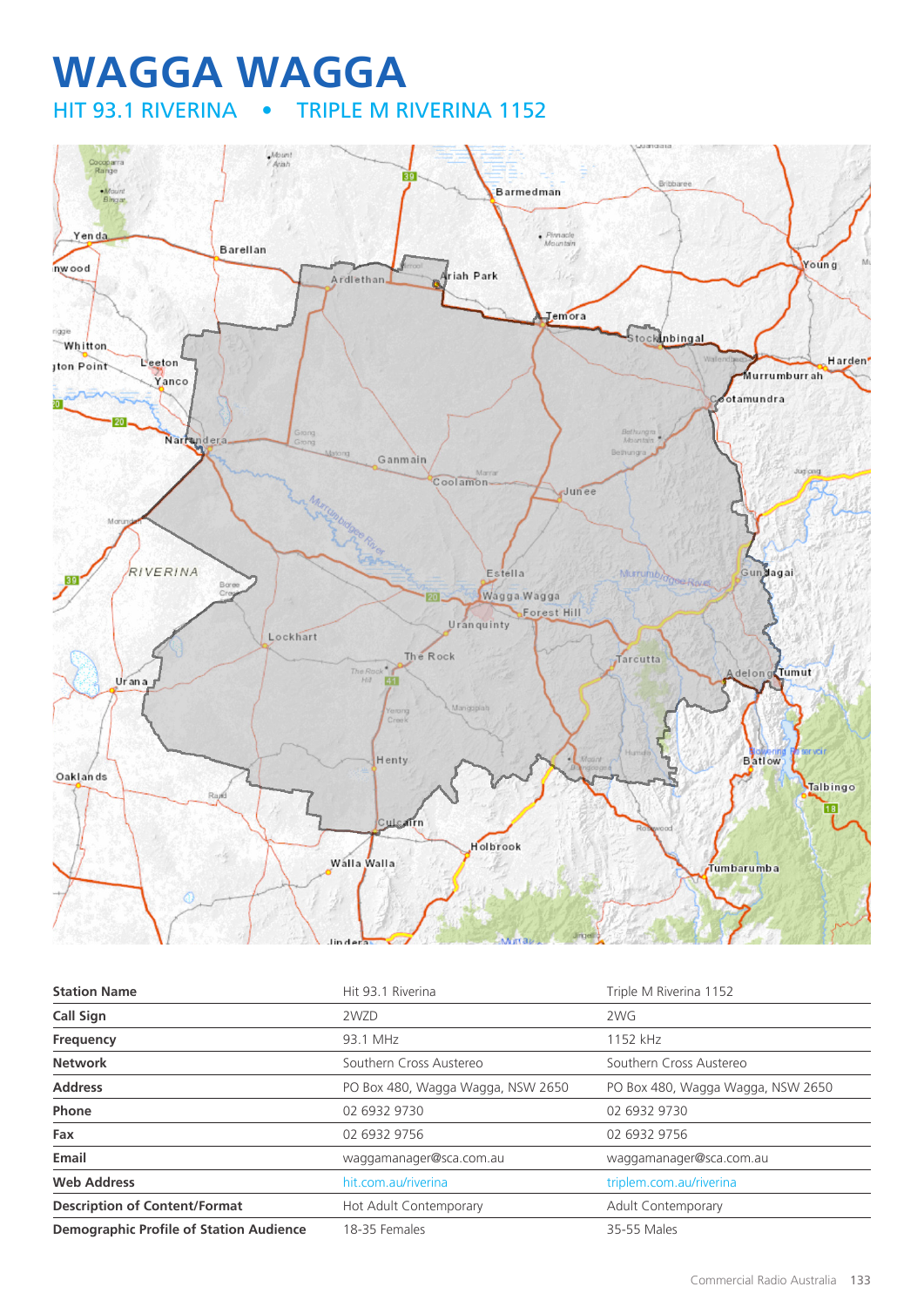# **WAGGA WAGGA**

Wagga Wagga is the largest inland city in NSW located on the Sturt Highway and Murrumbidgee River, just north of the Victorian border. The city is the gateway to the Riverina Region, a rich agricultural area of southern NSW.

Wagga Wagga is a major centre for the Riverina and supports a number of industries as well as the Charles Sturt University, a variety of colleges, and army and RAAF (including Navy) training bases. Wagga Wagga has a regional base hospital and a radiotherapy unit.

In comparison to the 2011 census, the population of the commercial radio licence area of Wagga Wagga has increased by 3.02% to 113,001. Half the population in Wagga Wagga is aged over 40 years. The birthplace for 87% of the population was Oceania including Australian, New Zealander, Indigenous and Islander persons.

Of the 23,495 people attending an educational institution, 43% were either in infants or primary school; 31% were in secondary school; 10% at TAFE and 16% at University or another tertiary institution. Of the 40,016 people who already have a tertiary qualification, 30% have a degree and 70% have a certificate, diploma or another tertiary qualification.

Wagga Wagga has a high proportion of home ownership. Of the total dwellings (40,795) in Wagga Wagga, 36% of dwellings are owned outright and 32% are mortgaged. Private rental properties represented 24% of total dwellings.

22% of the total households (40,665) in Wagga Wagga have a household income range between \$21,000 – \$41,999pa; 24% between \$42,000 – \$77,999pa; 11% between \$78,000 – \$103,999pa; and 24% over \$104,000pa.

All major banks, car dealers, fast-food restaurants and an extensive selection of national retail and chain stores are represented in the city.

#### **AGRICULTURE**

The Riverina is a rich farming area. The farms in the area support over 226 thousand beef cattle and over 2.1 million sheep and lambs.

Wagga Wagga produces large quantities of wheat and a variety of other crops. The area produced over 845 thousand tonnes of wheat for grain and 1.1 million tonnes of cereals for grain. There are over 250 thousand orchard trees (including nuts) in the region. The area produced over 2.3 million kilograms of apples and 2 thousand kilograms of peaches.

#### EMPLOYMENT

The majority (60%) of the labour force of 53,558 are employed full time. The main industries of employment are:

- Education and Training/Health Care and Social Assistance;
- Wholesale Trade/Retail Trade/Accommodation and Food Services; and
- Manufacturing/Electricity Gas Water and Waste Services/Construction.

In addition to the university and colleges in Wagga Wagga, farming is a major source of employment for the area. A number of government departments also have regional offices in Wagga Wagga.

The Kapooka Army Base and Forest Hill RAAF Base that includes a tri-services training establishment also employ a large number of people both as recruits and civilian staff.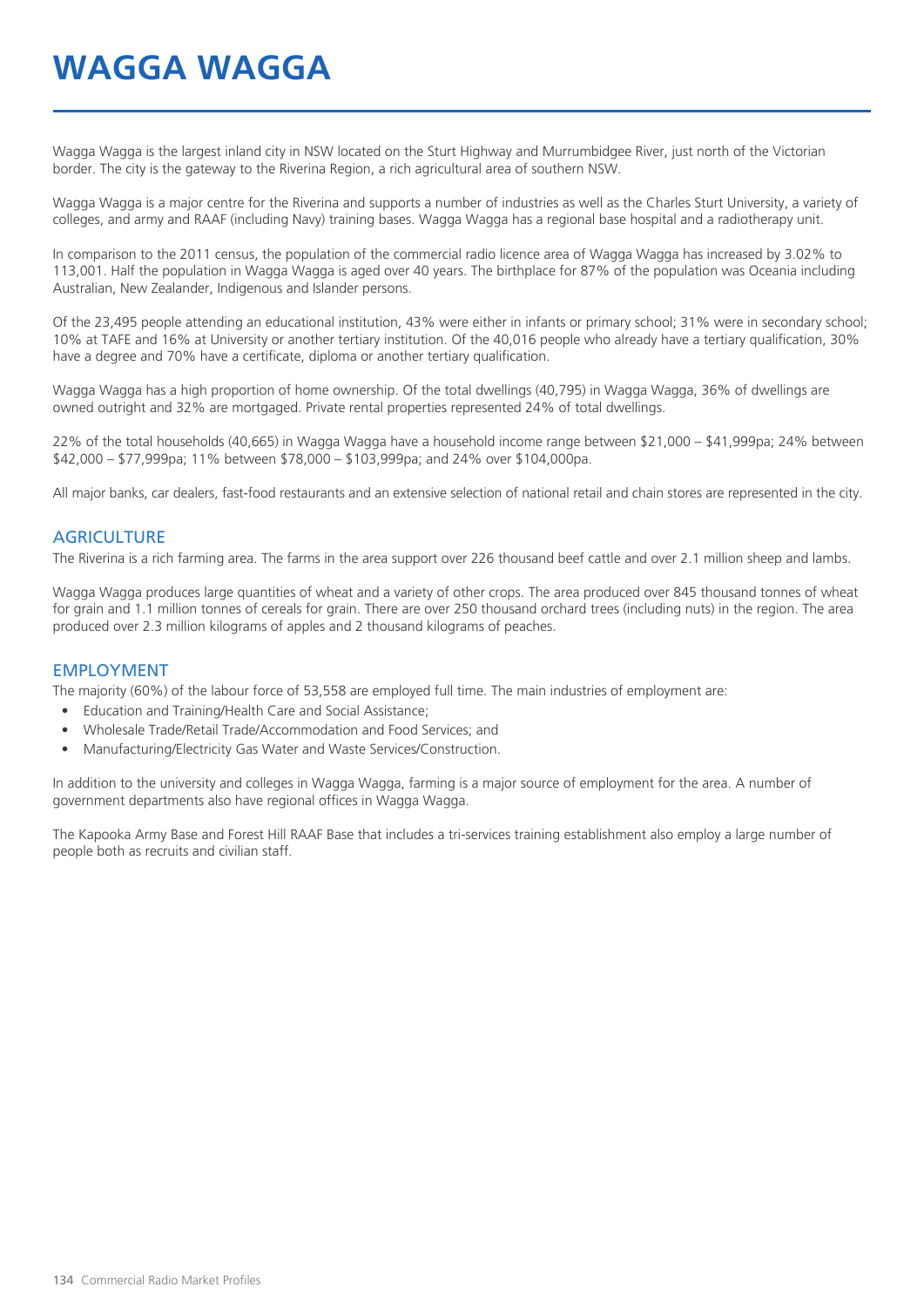# **WAGGA WAGGA**

### AGE COHORTS

| Age                   | Male   | Female | <b>Total</b> | <b>Market</b><br>population |
|-----------------------|--------|--------|--------------|-----------------------------|
| $10 + \gamma$ ears    | 48,422 | 49,428 | 97,850       | 86.59%                      |
| 0-9 years             | 7,693  | 7,458  | 15,151       | 13.41%                      |
| $10-17$ years         | 5,987  | 5,492  | 11,479       | 10.16%                      |
| 18-24 years           | 5,095  | 4,935  | 10,030       | 8.88%                       |
| 25-39 years           | 9,915  | 9,948  | 19,863       | 17.58%                      |
| 40-54 years           | 10,522 | 10,585 | 21,107       | 18.68%                      |
| 55-64 years           | 7,274  | 7,408  | 14,682       | 12.99%                      |
| 65-74 years           | 5,789  | 5,813  | 11,602       | 10.27%                      |
| $75+$ years           | 3,840  | 5,247  | 9,087        | 8.04%                       |
| Total 2011 population | 54,488 | 55,197 | 109,685      |                             |
| Total 2016 population | 56,115 | 56,886 | 113,001      | 100%                        |
| % change 2011-2016    |        |        | 3.02%        |                             |

#### LABOUR FORCE

| <b>Employment classification</b> | Total  | Labour force |
|----------------------------------|--------|--------------|
| Full-time employed               | 32.049 | 59.84%       |
| Part-time employed               | 15,770 | 29.44%       |
| Not stated employed              | 2.853  | 5.33%        |
| Unemployed                       | 2.886  | 5.39%        |
| <b>Total labour force</b>        | 53,558 | 100%         |

### HOUSEHOLD INCOME

| Income range (pa)       | <b>Total</b> | Occupied<br>dwellings |
|-------------------------|--------------|-----------------------|
| $$0 - $7,749$           | 574          | 1.41%                 |
| $$7,750 - $20,999$      | 2,314        | 5.69%                 |
| $$21,000 - $41,999$     | 8,927        | 21.95%                |
| $$42,000 - $77,999$     | 9,926        | 24.41%                |
| $$78,000 - $103,999$    | 4,657        | 11.45%                |
| $$104,000 - $129,999$   | 3,992        | $9.82\%$              |
| $$130,000 - $155,999$   | 2,305        | 5.67%                 |
| $$160,000 - $181,999$   | 1,310        | $3.22\%$              |
| $$182,000 - $207,999$   | 900          | 2.21%                 |
| $$208,000+$             | 1,342        | $3.3\%$               |
| Not stated              | 4,418        | 10.86%                |
| <b>Total households</b> | 40,665       | 100%                  |

### FAMILY STRUCTURE

| <b>Type of family</b>         | <b>Total</b> | <b>Total families</b> |
|-------------------------------|--------------|-----------------------|
| Couple families - Children    | 11,769       | 40.63%                |
| Couple families - No children | 12.058       | 41.62%                |
| Single parents                | 4.826        | 16.66%                |
| Other families                | 316          | 1.09%                 |
| <b>Total families</b>         | 28,969       | 100%                  |

### **OCCUPATION**

| <b>Employment classification</b>                                     | <b>Total</b> | <b>Occupations</b> |
|----------------------------------------------------------------------|--------------|--------------------|
| Managers/Professionals                                               | 16,638       | 32.78%             |
| Technicians & trade workers/<br>Community & personal service workers | 13,328       | 26.26%             |
| Clerical & administrative workers                                    | 5.822        | 11.47%             |
| Sales workers                                                        | 4.628        | 9.12%              |
| Machinery operators & drivers/Labourers                              | 9.667        | 19.05%             |
| Not stated                                                           | 667          | 1.31%              |
| <b>Total</b>                                                         | 50,750       | 100%               |

#### INDUSTRY

| Industry                                                                                                      | Total  | Workforce |
|---------------------------------------------------------------------------------------------------------------|--------|-----------|
| Agriculture, forestry & fishing                                                                               | 5,411  | 10.82%    |
| Mining                                                                                                        | 110    | $0.22\%$  |
| Manufacturing/Electricity, gas, water &<br>waste services/Construction                                        | 8,095  | 16.19%    |
| Wholesale trade/Retail trade/<br>Accommodation & food services                                                | 9.454  | 18.9%     |
| Transport, postal & warehousing/<br>Information, media & communications                                       | 2,577  | 5.15%     |
| Financial & insurance services/<br>Rental hiring & real estate services/<br>Administration & support services | 2.398  | 4.79%     |
| Professional scientific & technical services                                                                  | 1,793  | 3.58%     |
| Public administration & safety                                                                                | 4,331  | 8.66%     |
| Education & training/Health care &<br>social assistance                                                       | 11,793 | 23.58%    |
| Arts & recreation services                                                                                    | 339    | 0.68%     |
| Other services                                                                                                | 1,809  | 3.62%     |
| Not stated                                                                                                    | 1,904  | 3.81%     |
| <b>Total</b>                                                                                                  | 50.014 | 100%      |

#### ANNUAL HOUSEHOLD EXPENDITURE

| <b>Product or service</b>            | $$000's$ (pa) |
|--------------------------------------|---------------|
| Food & non-alcoholic beverages       | 534,047       |
| Alcoholic beverages                  | 72,286        |
| Clothing & footwear                  | 98,887        |
| Household furnishings & equipment    | 142,255       |
| Furniture & floor covering           | 47,983        |
| Household appliances                 | 34,286        |
| Household services & operation       | 109,579       |
| Medical care & health expenses       | 187,147       |
| Motor vehicle purchase               | 122,911       |
| Motor vehicle running costs          | 306,773       |
| Recreation                           | 389,580       |
| Recreational & educational equipment | 98,715        |
| Holidays                             | 182,316       |
| Personal care                        | 64,493        |